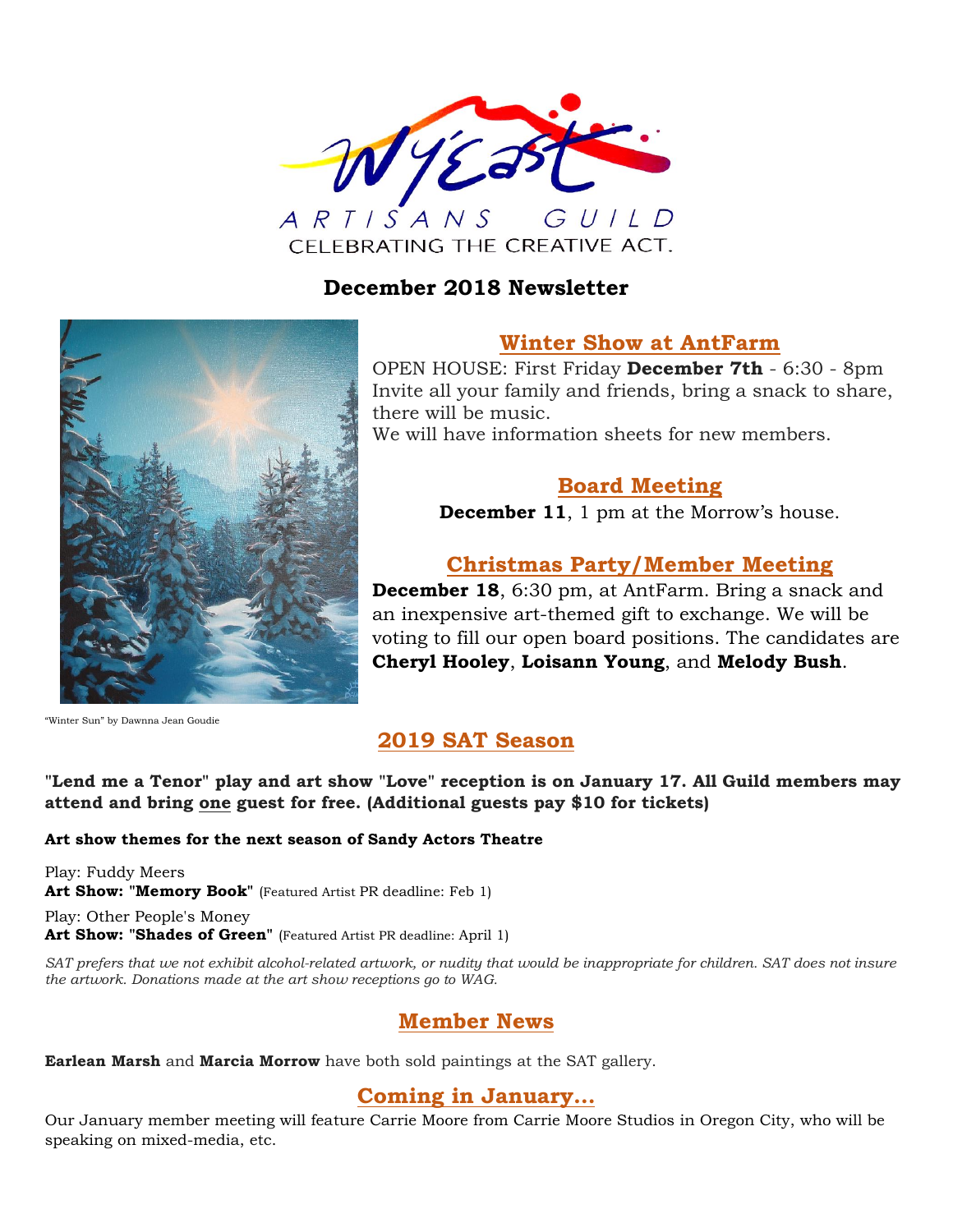## **November 13 Member Meeting Notes**

*In attendance:* Jennifer Bliesner, Dawnna Goudie, Earlean Marsh, Loisann Young

Due to there not being enough members present, we voted to delay voting until our December meeting. We enjoyed a demo from Tammy Forcier, co-owner of American Easel, and hope to have her visit again.

#### **Newsletter Featured Artists**

Please send Dawnna Goudie season-appropriate samples of your work in JPEG format for consideration two weeks in advance of the next member meeting.

# **WAG 2018-2019 Calendar**

To add or revise items on the calendar, please contact Dawnna Goudie

| <b>DATE</b>       | <b>WHAT</b>          | <b>WHERE</b> | <b>WHEN</b> | <b>DETAILS</b>                        | <b>CONTACT</b>    |
|-------------------|----------------------|--------------|-------------|---------------------------------------|-------------------|
| Dec 6             | Youth Art Class      | Sandy Public | $4 - 5:30$  | Christmas Crafts. Set-up begins       | Dawnna Goudie     |
|                   |                      | Library      | pm          | 3:30.                                 |                   |
| Dec 7             | Winter Show open     | AntFarm      | $6:30-$     | Bring a snack and guests              | Jennifer Bliesner |
|                   | house                |              | 8pm         |                                       |                   |
| Dec 11            | WAG board meeting    | Morrow       | 1 pm        |                                       | Marcia Morrow     |
|                   |                      | house        |             |                                       |                   |
| Dec 13            | Youth Art Class      | Sandy Public | $4 - 5:30$  | Christmas party. Set-up begins        | Dawnna Goudie     |
|                   |                      | Library      | pm          | 3:30.                                 |                   |
| <b>Dec 18</b>     | <b>WAG Christmas</b> | AntFarm      | $6:30$ pm   | Bring fingerfood and an art-          |                   |
|                   | Party                |              |             | related gift to exchange              |                   |
| Jan 10            | Youth Art Class      | Sandy Public | $4 - 5:30$  | 3D paper art. Set-up begins 3:30.     | Dawnna Goudie     |
|                   |                      | Library      | pm          |                                       |                   |
| Jan 17            | Youth Art Class      | Sandy Public | $4 - 5:30$  | Australian Aboriginal dot art. Set-up | Dawnna Goudie     |
|                   |                      | Library      | pm          | begins $3:30$ .                       |                   |
| Jan <sub>24</sub> | Youth Art Class      | Sandy Public | $4 - 5:30$  | Sculptured snowmen. Set-up begins     | Dawnna Goudie     |
|                   |                      | Library      | pm          | 3:30.                                 |                   |
| Jan 31            | Youth Art Class      | Sandy Public | $4 - 5:30$  | Torn paper collage. Set-up begins     | Dawnna Goudie     |
|                   |                      | Library      | pm          | 3:30.                                 |                   |
| Mar 7-            | Spring Theme Show    | Sandy Public |             |                                       | Jennifer Bliesner |
| July 3            |                      | Library      |             |                                       |                   |

November 15 Youth Art Class: Acrylic painting. (Photo credit: Steve Morrow)